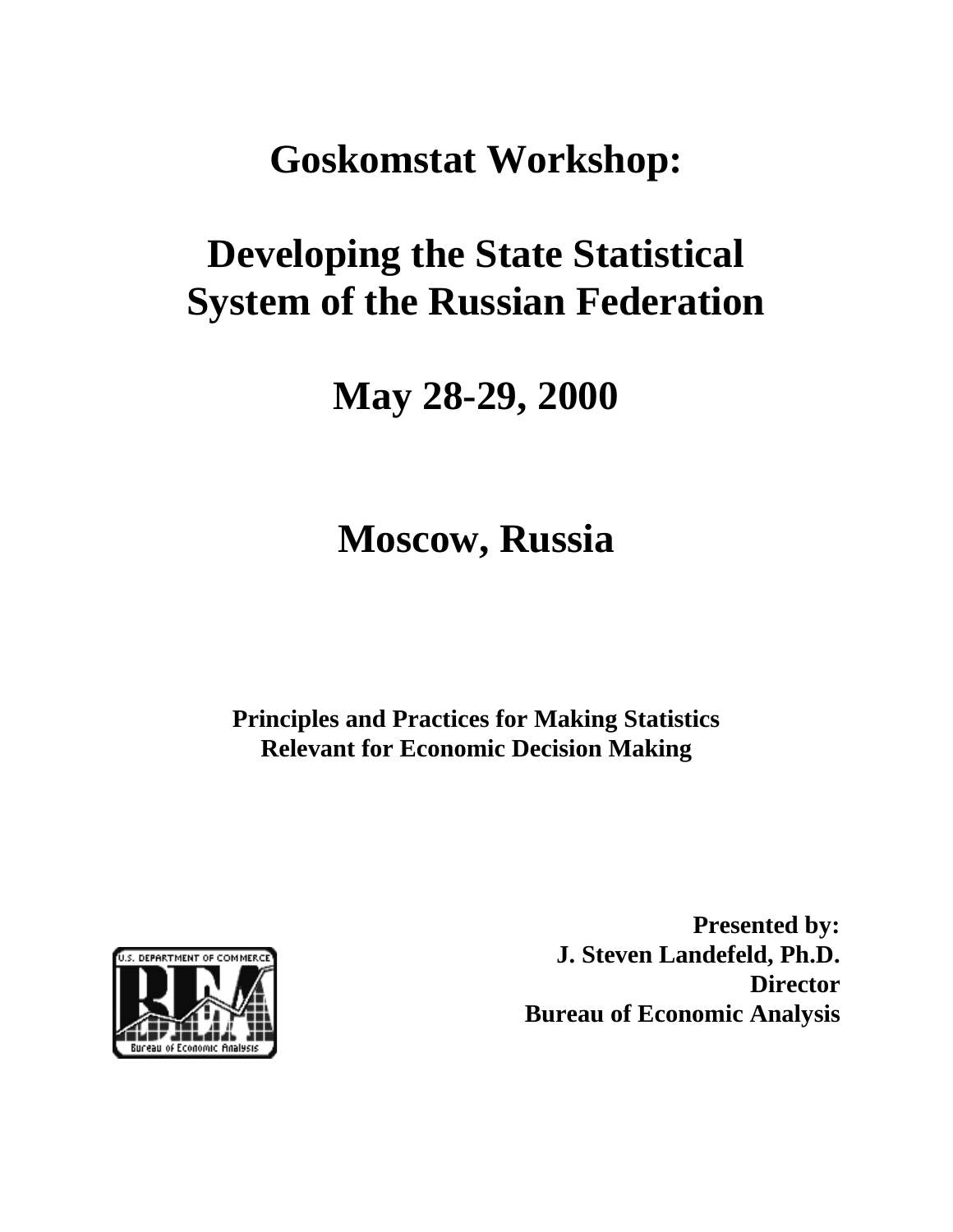### **Principles and Practices for Making Statistics Relevant for Economic Decision Making**

#### **Abstract**

One of the most important goals of agencies producing economic statistics is that those statistics be relevant and regularly used by public and private decision makers. Achieving this goal requires several elements including accuracy, timeliness, and sound concepts and methods. However, perhaps most important, in a world of constrained resources, it requires focusing on those statistics that are most important to decision makers in the public and private sector. And this may be the most difficult challenge. Statisticians are by nature perfectionists and most are data producers rather than data users. The result is a tendency to focus on a level of accuracy, conceptual consistency, or statistical integration that is too high relative the quality of the underlying source data or the needs of the users. A jewel-like set of integrated accounts that comes out so late as to be irrelevant to decision makers, or that is not benchmarked to comprehensive information, is of limited value. This short paper will discuss these and other issues important to developing and maintaining a set of economic statistics that are relevant to economic decision making. The focus will be on the U.S. experience and lessons that can be learned -- positive and negative -- from that experience.

#### **Importance of U.S. Economic Data to Businesses, Households, and Government**

In addition to the real-time information available from financial markets – interest rates, stock indexes, and volumes – the most important data to financial markets are the economic data provided by the Federal Government: the gross domestic product, inflation, unemployment, and trade reports, as well as the various monthly economic indicators of construction activity, retail sales and other sectoral reports. These reports are carried by all the major news media as soon as they are released and have a major impact on U.S. financial markets and financial markets around the world. The impact on exchange and interest rates and on stock market values have a ripple effect on business and households through their impact on new and variable rate loans, stock portfolios, and business and consumer spending plans and expectations.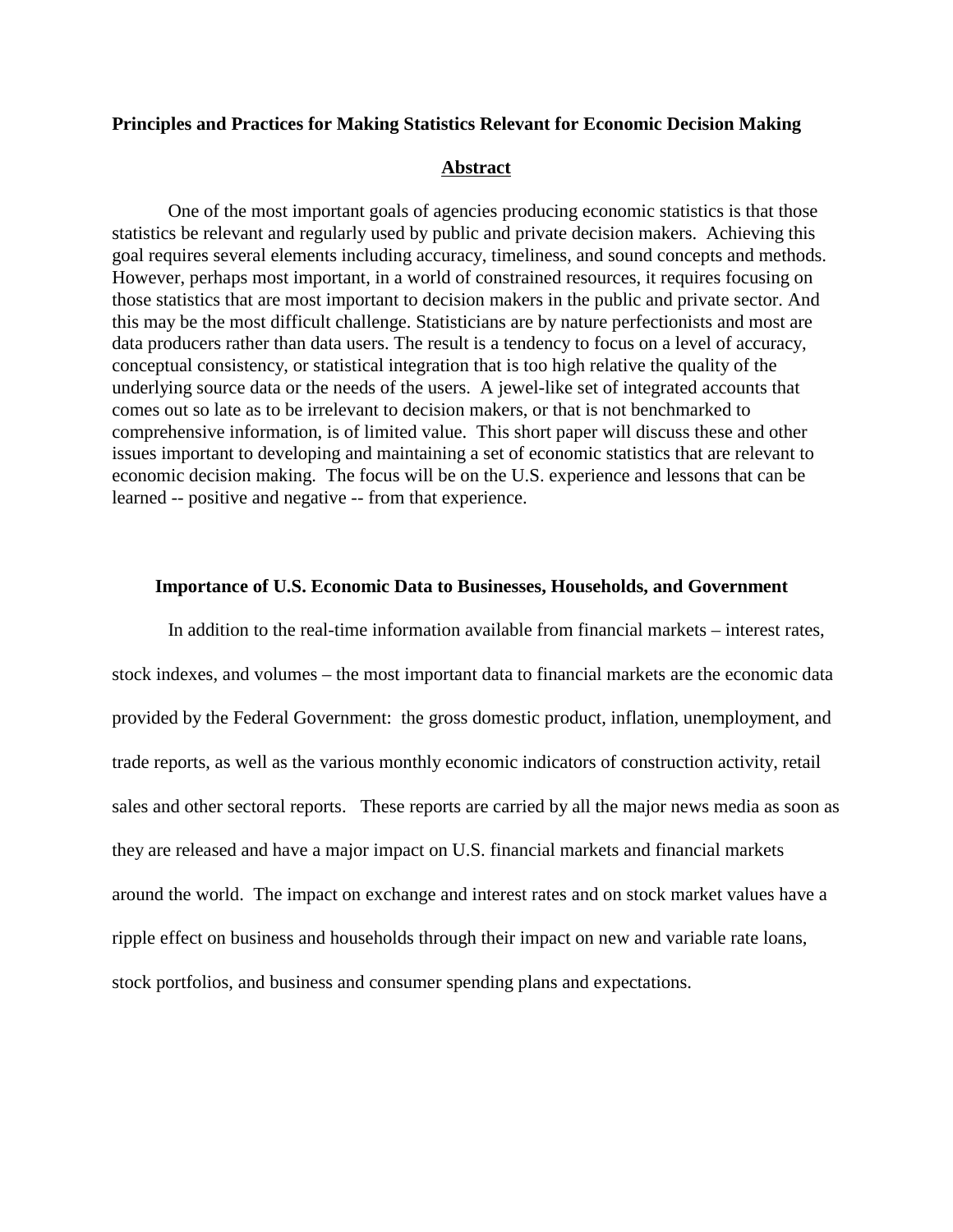The data also have a large impact on government. The real gross domestic product (GDP) estimates and inflation rate, for example, are one of the most important variables used in calculating Federal tax and spending plans. According to the Office of Management and Budget, a sustained 1-percent decrease in real GDP growth could lower the projected surplus over the usual five-year planning horizon (2001-2005) by as much as \$518 billion, from \$965 billion to \$447 billion. Similarly, a 1-percent decrease in long-term real GDP growth could raise the longterm Social Security deficit (in 2025) by two-thirds (table 1). The GDP and the other national accounts data are also central to the conduct of monetary policy.

The economic data also have an important impact on State and local governments throughout the nation. The Bureau of Economic Analysis' (BEA) regional estimates are used to allocate over \$120 billion in funds for programs ranging from Medicaid to Appalachian Development Assistance to State and local governments. Seventeen large States that account for almost half the U.S. population are required by statute or State constitution to use BEA's regional income and product data in establishing limits for tax receipts and expenditures. In addition to the mandatory use of BEA data by these States, almost all the States use BEA data in their tax projections, infrastructure planning, and allocation of funds to counties.

These data are widely used and trusted by businesses, households, and government for several reasons. First, most of the data is available on a timely enough basis so that they are relevant to understanding current trends in growth and inflation, central bank decision-making, interest rates, and incomes. Second, they provide accurate information that the public can trust in some of their most important decisions ranging from investments and home purchases to tax and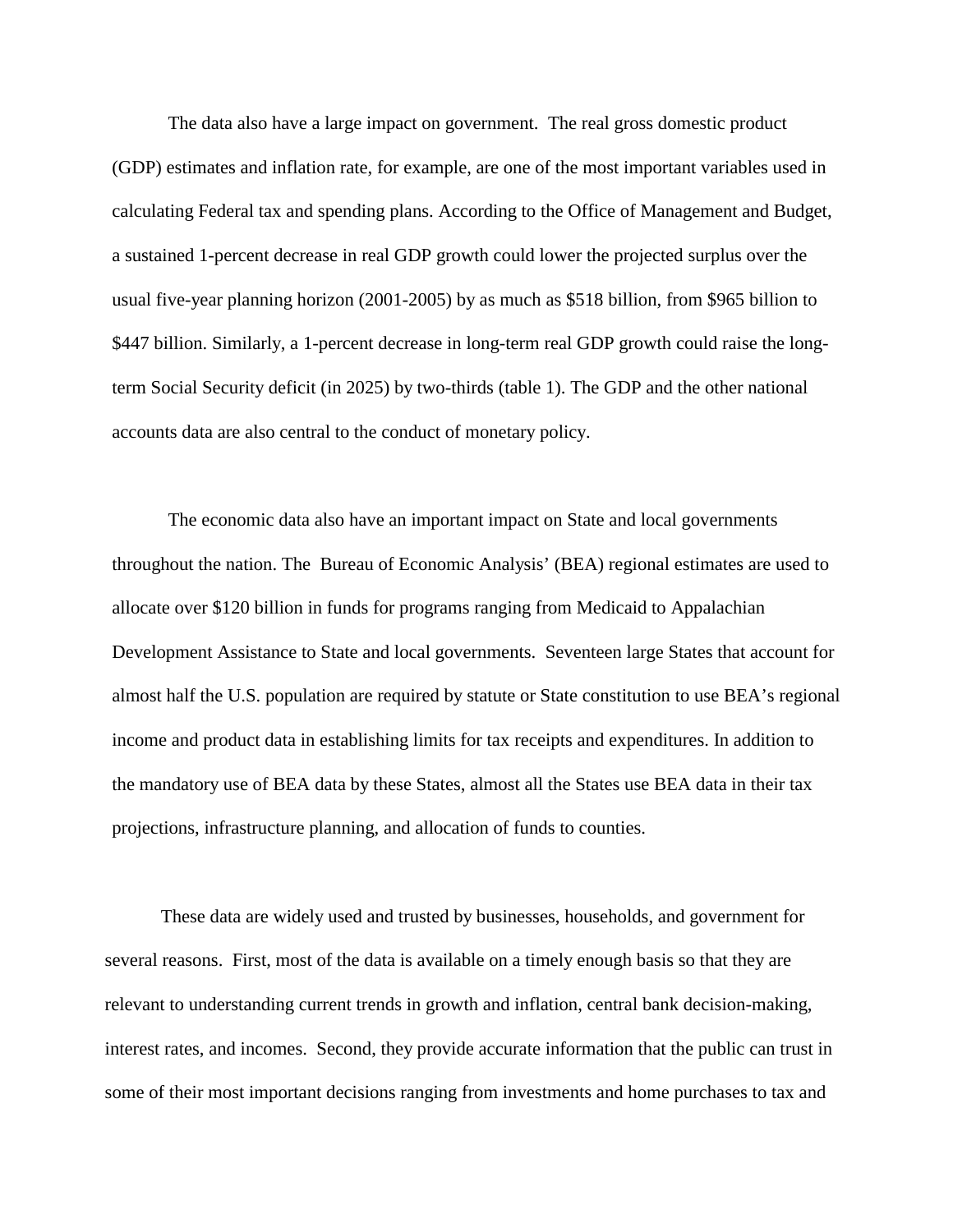monetary policies.

Timeliness:

The U.S. economic data are among the most timely data available. Real GDP estimates are available within 30 days of the end of a quarter and most monthly series, such as the consumer price index and unemployment, are available within one to two weeks of the end of a month. The timeliness of these estimates is due to the use of sampling for major components of series and estimation for other components. Using a regularly updated sample frame, it is possible to obtain quite accurate universe estimates on a timely basis at a relatively low cost (both in terms of the cost to statistical agencies and the cost to businesses and households responding to the survey). It is also possible to extrapolate estimates for certain components where current survey results are not available with a reasonable degree of accuracy.

For example, BEA has data for all three months of the quarter from the retail trade survey on final sales of goods and estimates final sales of services by extrapolating from the latest monthly (or in some cases annual) survey results using a variety of indicators and trends. These included use of heating/cooling degree days and average utility charges to estimate consumer spending on utilities, or use of the number of stock market transactions and average brokerage charges to estimate payments to stock brokers.

Over time, as more complete and revised source data become available, the estimates are revised. Each set of quarterly GDP estimates is revised: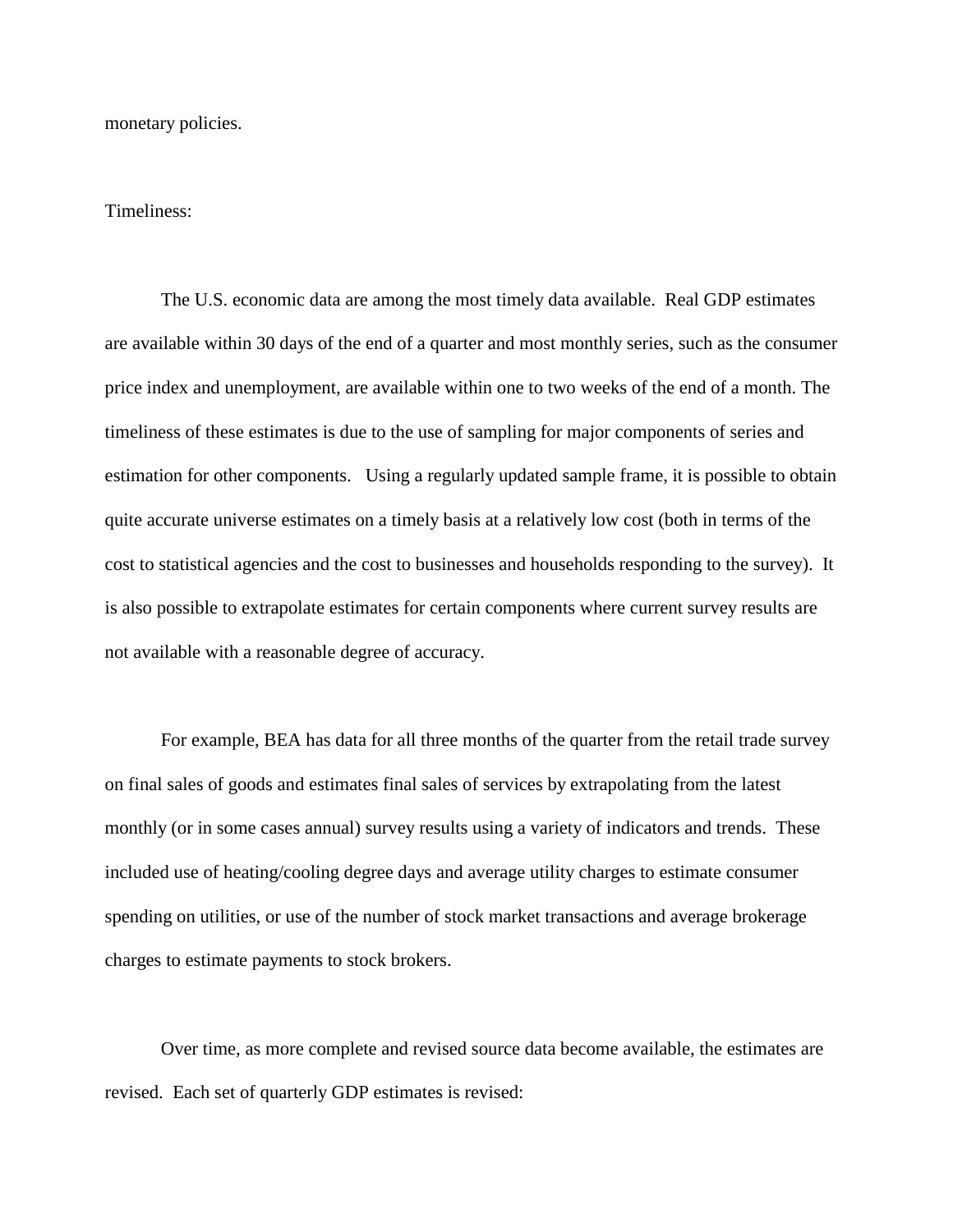- C Twice in the two months following the initial estimate as newly available and revised monthly source data become available;
- C Once each year when the results of more comprehensive (better coverage and more detail) become available; and
- C Once every 5 years when the results of the Economic Censuses become available.

### Accuracy:

Although this sounds like a lot of revision and perhaps confusion for users, the overall picture of economic activity is little changed by these revisions. As can be seen from Table 2, the picture presented by the first monthly estimate of real GDP is fairly close to the estimate of real GDP growth presented when the final estimate is complete. As we regularly try and warn our users – through publication of tables of ranges of average revisions and revision studies – although any point estimate will be revised. In general, BEA's GDP estimates do a good job of telling users:

C If real GDP during a given quarter is expanding or contracting;

### C If real GDP is accelerating or decelerating;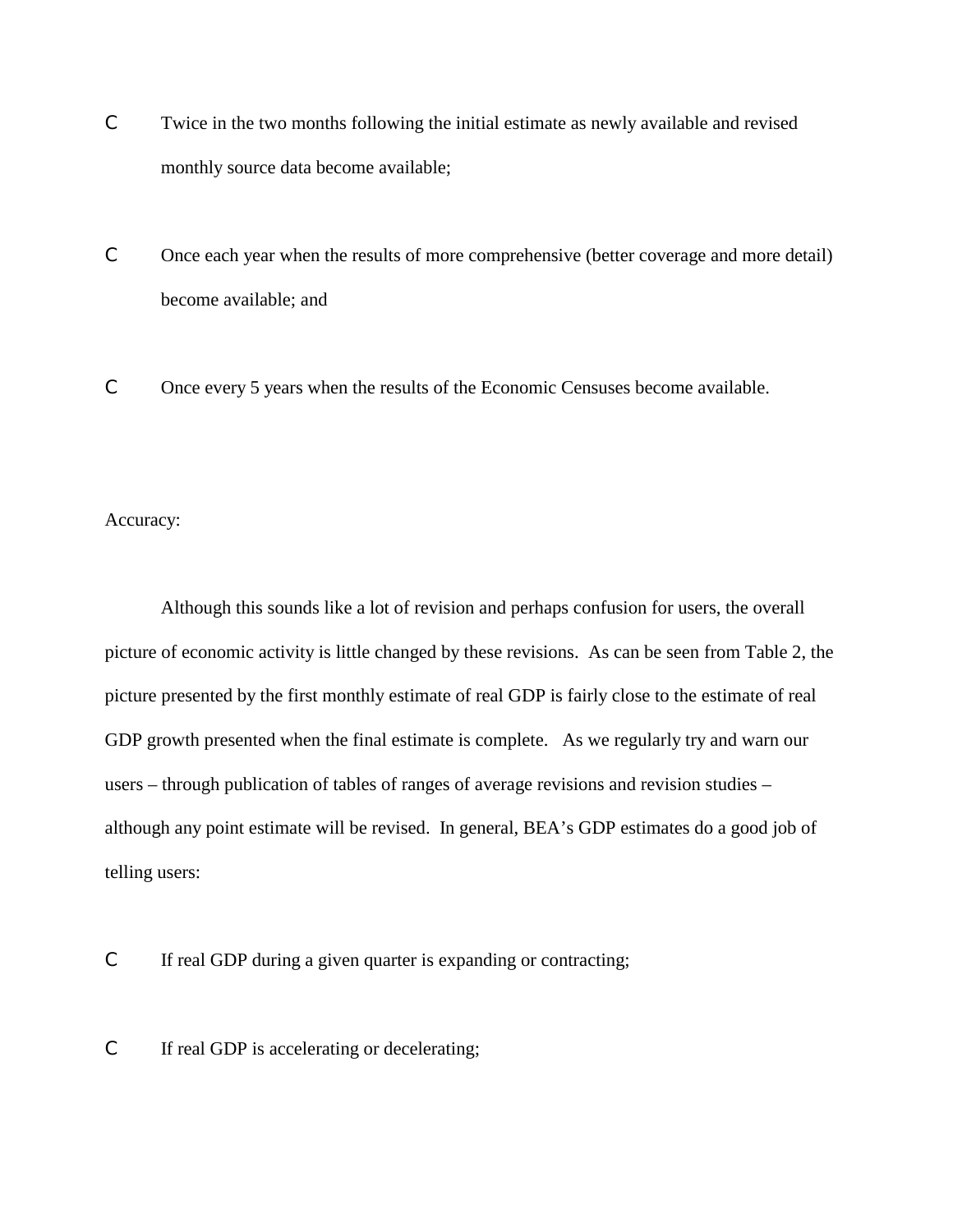- C If real GDP growth is high or low relative to trend;
- C What components are contributing to growth; and
- C Trends in key variables such as saving, inflation, real incomes per capita, investment, and government.

Another critical element for users is that the revisions be unbiased and the results be consistent with available data. In the United States there are a very large number of users of BEA and other economic data who devote a large amount of time and resources to predicting and analyzing the GDP and other estimates. Most major corporations and all Wall Street financial firms have entire units devoted to this task as does the U.S. Treasury, the Federal Reserve Board, academics, the business press, regional economists, and revenue estimators in the 50 States of the United States. As a result, while they all expect revisions, if the estimates and/or their revisions begin to look biased or do not "add-up" relative to the other source data they are tracking, BEA will hear about it quickly. Either through calls from Wall Street economists, business analysts, the Federal Reserve, or article published in the business pages of *The New York Times*, *Barrons*, *The Wall Street Journal*, or *Business Week*.

Public Disclosure of Sources, Methods, and Procedures:

The very high stakes associated with economic data inevitably raise questions about their accuracy. In the United States, this is especially evident during Presidential election years. The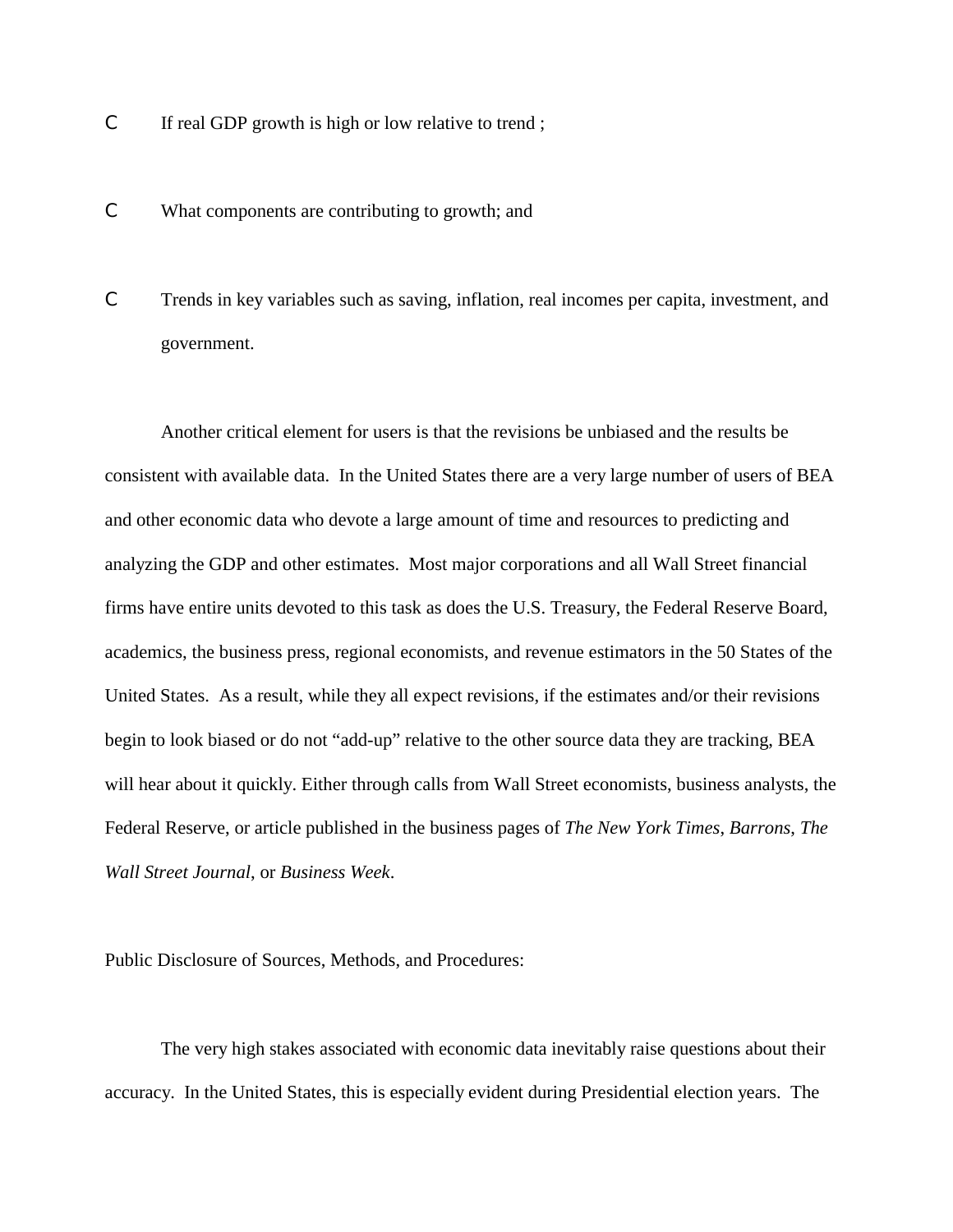incumbent's party will always hope that the economic data is as positive as possible, while the opposition will hope for mounting unemployment, higher inflation, and slowing growth. In the fall of 1992, the U.S. economy was beginning to show signs of recovery from a deep recession and just weeks before the election, BEA published its estimate of real GDP growth, which was a relatively strong 2.7 percent increase (which, after all the revisions were in, was revised up to 3.1 percent). The opposition mounted a campaign to discredit the estimate and some sympathetic columnists and sensationalistic newspapers printed articles questioning whether BEA was "cooking the books" to produce a favorable estimate for the incumbent as he entered the election. Certain members of Congress demanded an investigation by the General Accounting Office (GAO).

As it turned out, the Bureau weathered the incident rather well. None of the major newspapers or business press agreed to publish the allegations, the business and academic community gave no credence to the allegations, the opposition candidate (who went on to win the election) wisely never raised the issue, and the GAO report found "no evidence of manipulation" and praised BEA's independence. This result was in part due to the processes and procedures followed at the Bureau including:

- C Publication of the source data, methods, and assumptions underpinning the GDP estimates so that outside analysts can better understand and replicate the estimates;
- C A well-publicized (and monitored) set of release procedures that guard against pre-release access to (and use of ) the data by policy officials and other interested parties. (These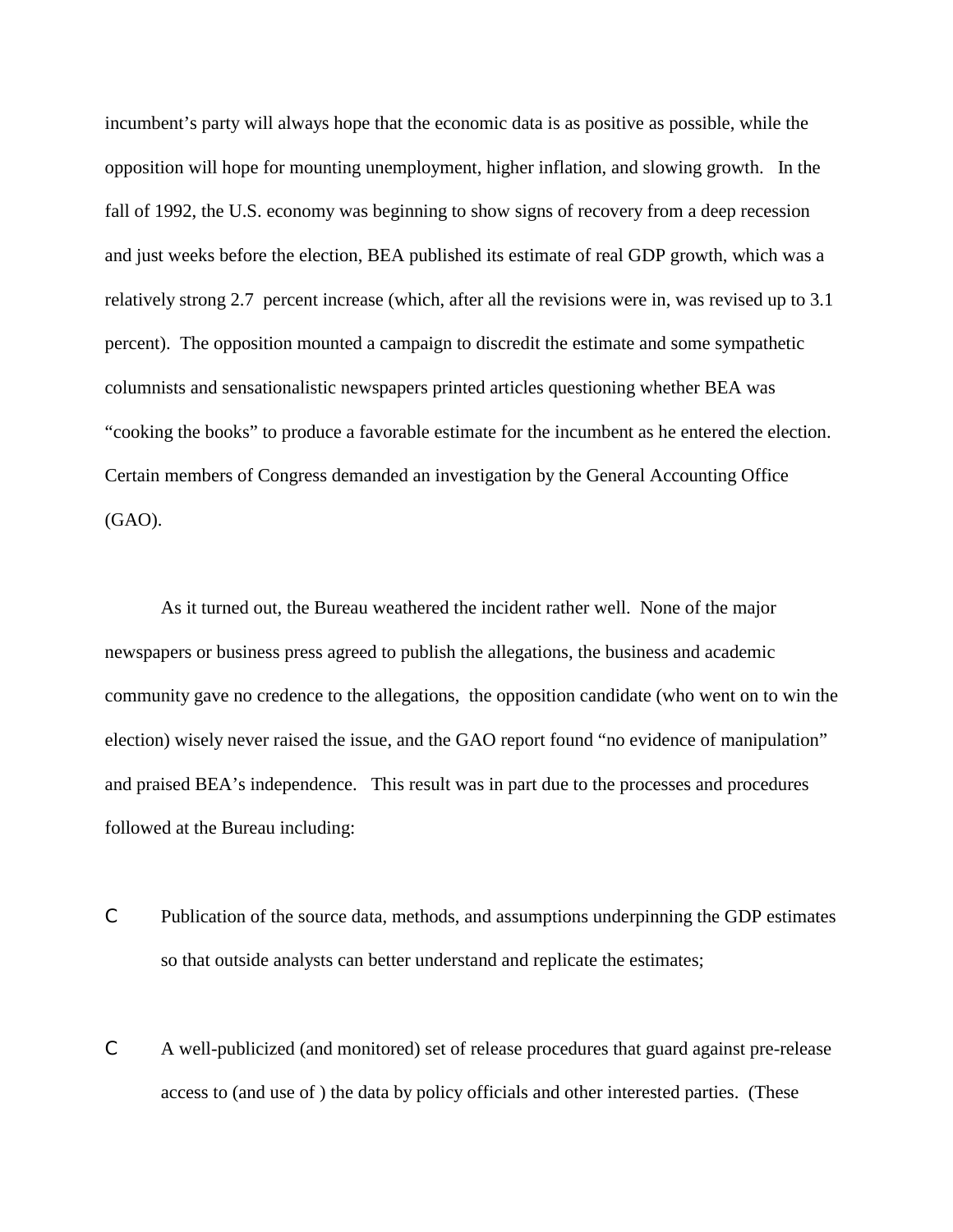procedures are outlined in the Office of Management and Budget's Policy Directive #3 ); and

C A set of personnel policies that provide a degree of independence from political interference including at BEA and other agencies an all-career professional staff, or at agencies like the Bureau of Labor Statistics, a career staff and a political appointee that is an economist of national repute and whose term is not coterminous with the President. (For further information see the U.S. National Academy of Sciences, "Principles and Practices for Statistical Agencies")

In addition to these policies and procedures, the Bureau has developed strong ties with the business and academic community and it routinely presents proposed changes in its source data, concepts, and methods to these groups and the public before making revisions. The Bureau does this through its publications, presentations at professional meetings, and special meetings held by the Bureau. Recently, the Bureau formed a permanent Advisory Committee of 13 of the most prominent economists in the nation to advise it on planned updates and revisions to the national, international, regional, and industry accounts.

Trade-Offs and Relevance:

The United States has often been described as not following the International Accounting Guidelines outlined in the System of National Accounts (SNA), yet in a 1999 "Milestone Assessment of the Implementation of the System of National Accounts, 1993 by Member States,"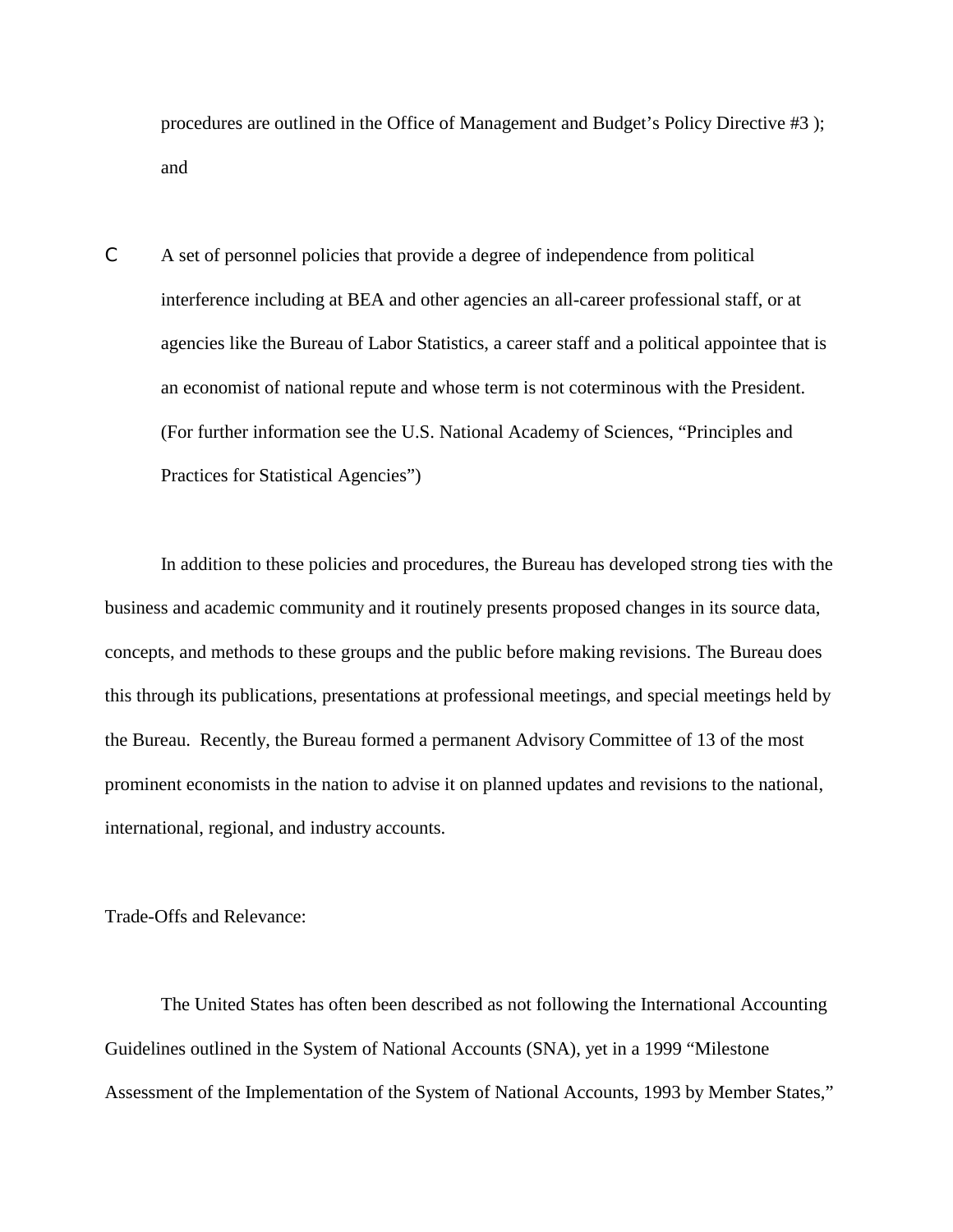the United States was one of the only two countries to receive a six out of six points contained on the rating scale (the other country was Canada). This somewhat surprising result occurred because the rating simply asked if the country had the following sets of core statistics: 1) GDP at current and constant (inflation-adjusted) prices, broken down by kind of economic activity and final expenditure; 2) Main macroeconomic aggregates for the national economy and complete accounts for the rest of the world; 3) production accounts; 4) income and capital accounts; 5) financial accounts; and 6) balance sheet information. The milestones did not focus on compliance with SNA terminology, inclusion or exclusion of detailed items, table formats, or degree of integration across the 6 components.

The United States is not an integrated statistical system and its statistical system's form and content largely reflect a pragmatic response to policy and business needs. As American's might say: it ain't pretty but it works. The United States took this same response in implementing the changes contained in the 1993 SNA and some remaining items from the old SNA , focusing not on form but substance and implementing those items that were -- in terms of relevance and quantitative impact -- most important. These include the use of chain, or Fisher, superlative indexes; the capitalization of computer software; the treatment of government capital expenditures as investment; and the symmetric treatment of government pensions with private pensions. One of the other quantitatively important changes in the SNA 93 -- the recognition of the checking, bookkeeping, security, and investment services that financial institution provide to households in GDP -- has been a feature of the U.S. GDP estimates for over 20 years.

This is not to say that there are not a large number of items--particularly better